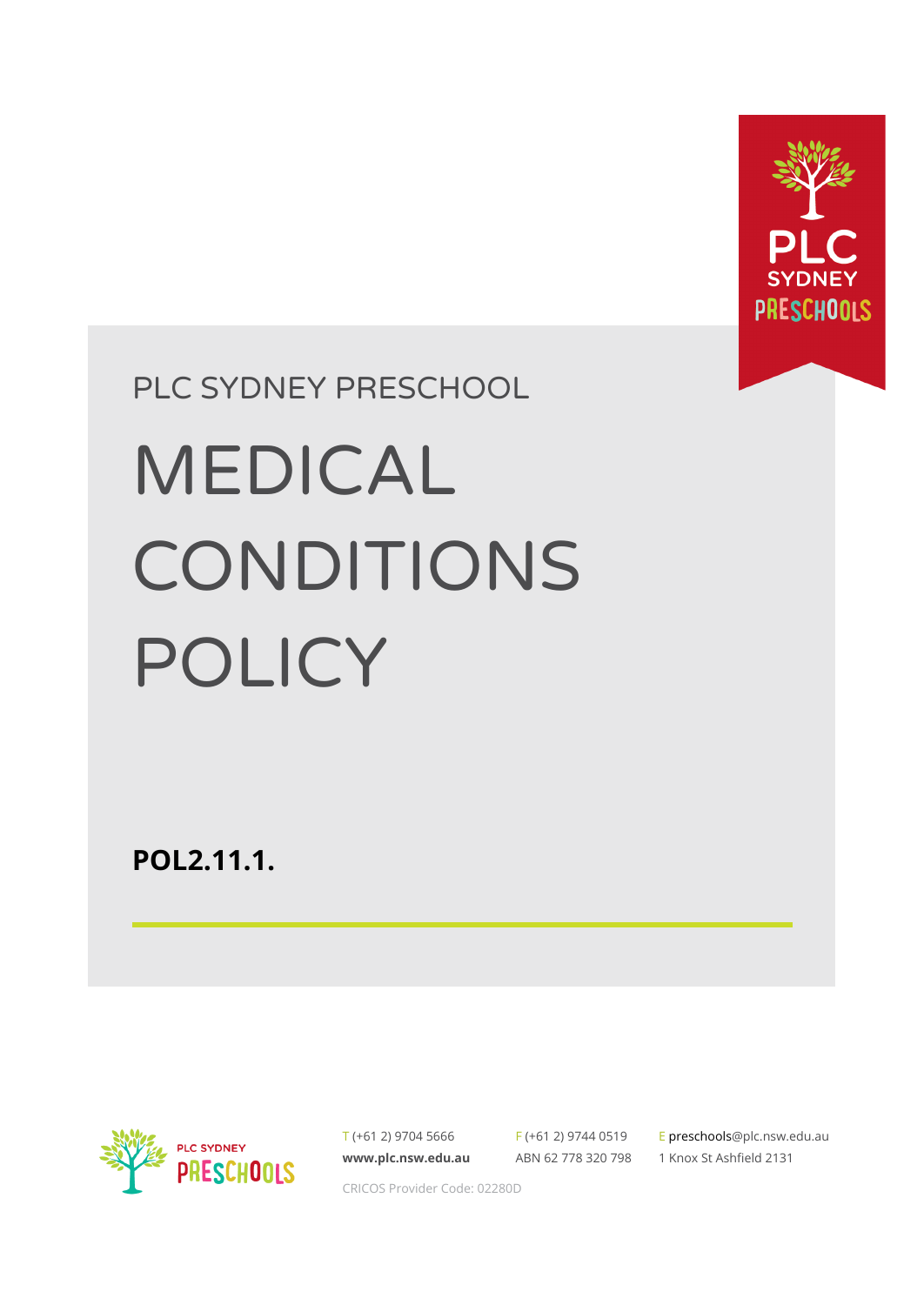| <b>Name of Policy</b>      | PLC SYDNEY PRESCHOOL MEDICAL CONDITIONS POLICY                    |
|----------------------------|-------------------------------------------------------------------|
| <b>Policy Number</b>       | POL2.11.1.                                                        |
| <b>Policy Status</b>       | APPROVED                                                          |
| <b>Date Effective</b>      | January 2020                                                      |
| <b>Last Edited</b>         | 1 March 2020                                                      |
| <b>Date of Next Review</b> | 1 May 2022                                                        |
| <b>Review Period</b>       | Every two years or as required as a result of legislative changes |
| <b>Contact Person</b>      | Head of Compliance and Human Resources                            |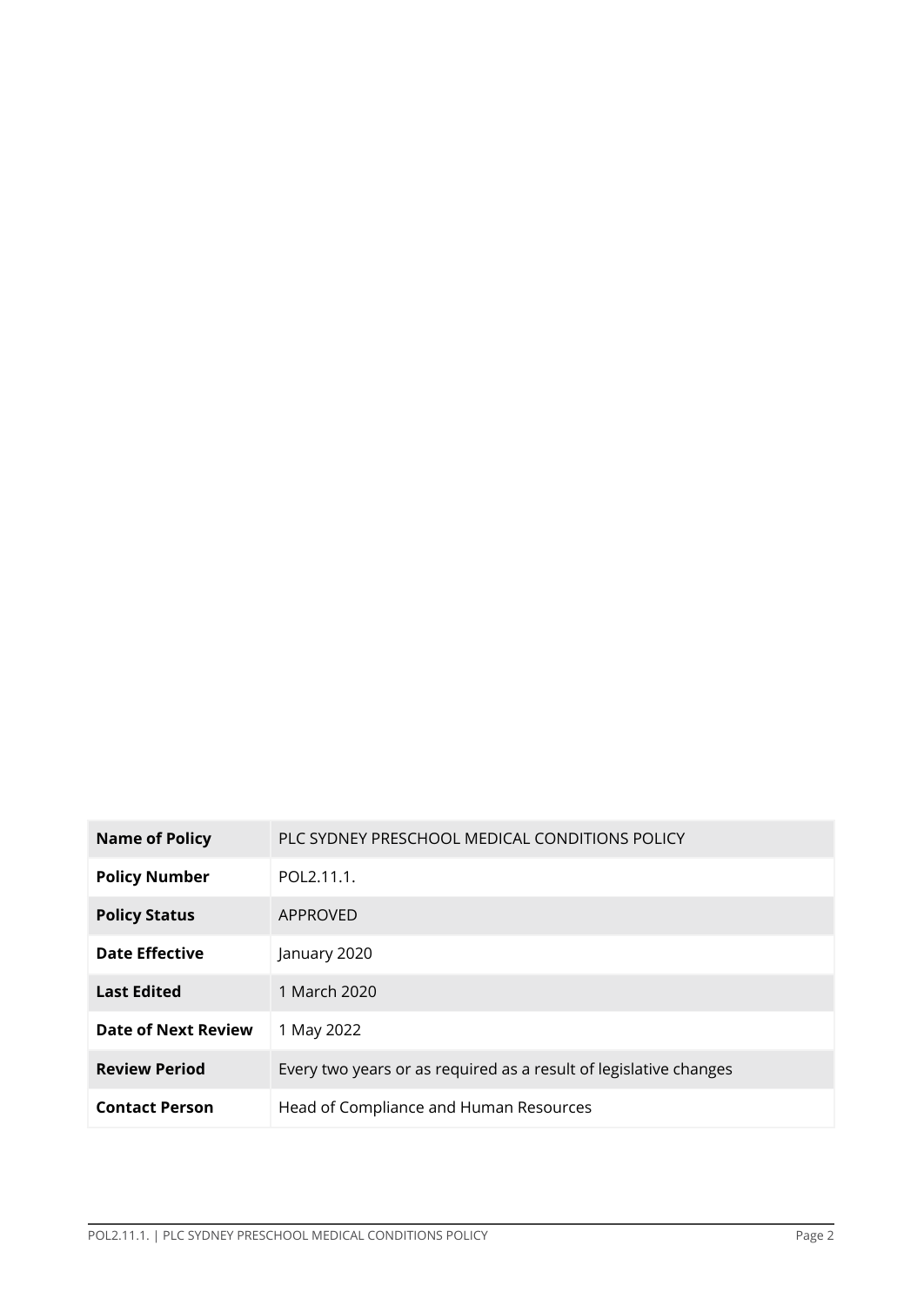# **TABLE OF CONTENTS**

| <b>1 RELATED LEGISLATION AND REFERENCES</b>         | 4                |
|-----------------------------------------------------|------------------|
| <b>2 INTRODUCTION</b>                               | 4                |
| <b>3. OUTCOMES</b>                                  | $\boldsymbol{4}$ |
| <b>4. STRATEGIES</b>                                | 5                |
| <b>4.1 ADMINISTRATION OF PRESCRIBED MEDICATION</b>  | 6                |
| <b>4.2 MEDICAL MANAGEMENT PLANS</b>                 | 6                |
| <b>4.3 RISK MINIMISATION AND COMMUNICATION PLAN</b> | 7                |
| <b>4.4 COMMUNICATION STRATEGIES</b>                 | $\overline{7}$   |
| <b>5. ASTHMA</b>                                    | 7                |
| <b>5.1 ASTHMA EMERGENCIES</b>                       | 8                |
| <b>6 ANAPHYLAXIS</b>                                | 8                |
| <b>6.1 ANAPHYLAXIS EMERGENCIES</b>                  | 9                |
| <b>7 DIABETES</b>                                   | 10               |
| <b>8 ROLES AND RESPONSIBILITIES</b>                 | 12               |
| <b>9 POLICY EVALUATION AND REVIEW</b>               | 14               |
| <b>10 ACKNOWLEDGEMENT</b>                           | 15               |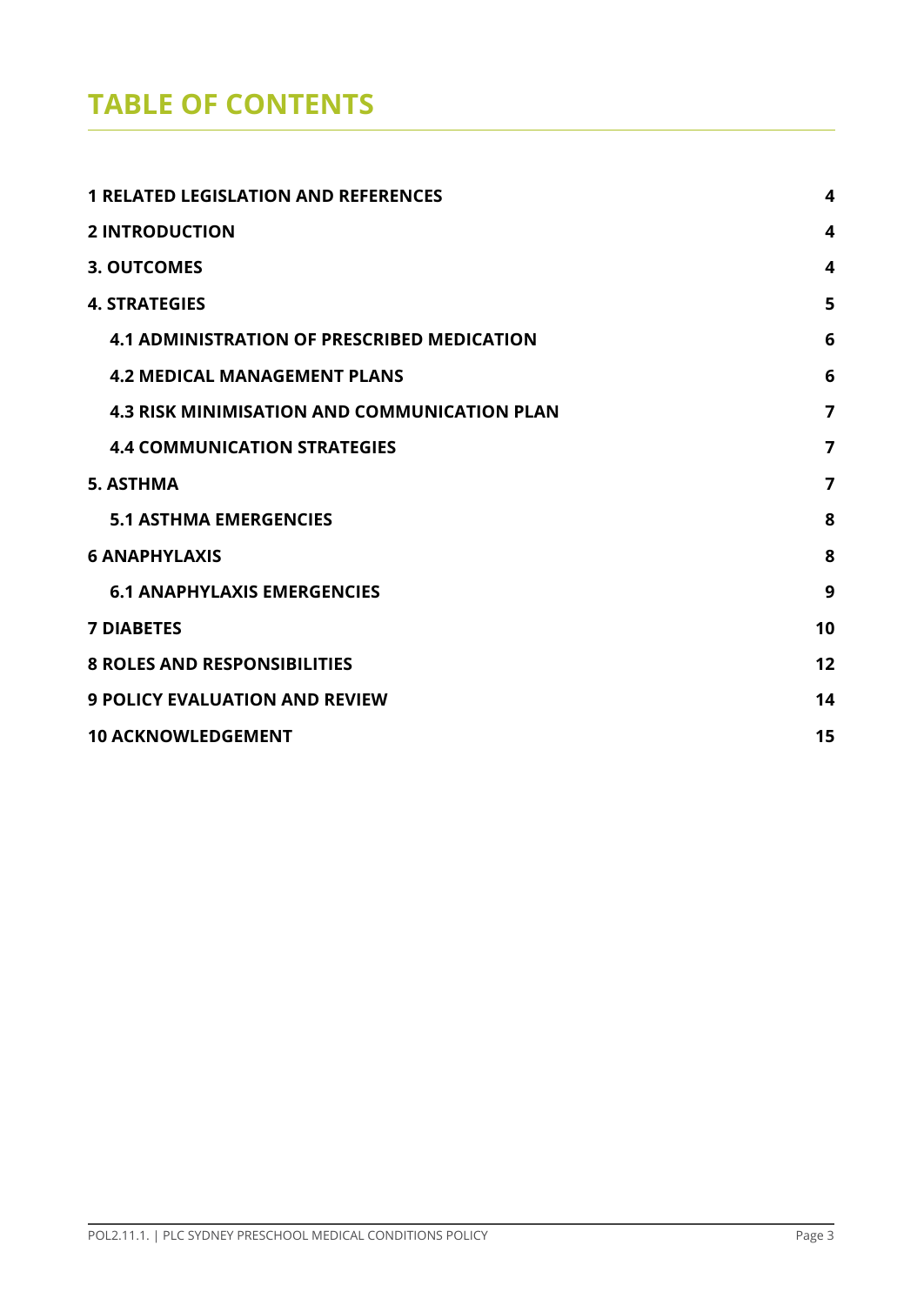## <span id="page-3-0"></span>**1 RELATED LEGISLATION AND REFERENCES**

This information refers to Quality Area 2 of the National Quality Standards: Children's Health and Safety.

- **●** *Education and Care Services National Law Act 2010:* Section 173
- **●** *Education and Care Services National Regulations 2011*: Regulation 90, 91, 96
- *● Health Records and Information Privacy Act 2002 (NSW)*
- **●** National Quality Standards 2.1, 2.2, 7.1
- **●** National Asthma Council- [www.nationalasthma.org.au](http://www.nationalasthma.org.au)
- **●** Asthma Australia- [www.asthmaaustralia.org,au](https://www.asthmaaustralia.org.au/)
- **●** Australasian Society of Clinical Immunology and Allergy- [www.allergy.org.au](http://www.allergy.org.au)
- **●** Diabetes Australia- <http://www.diabetesaustralia.com.au/>?

## <span id="page-3-1"></span>**2 INTRODUCTION**

PLC Sydney Preschool is committed to a planned approach to the management of medical conditions to ensure the safety and well being of all children at the Preschool. Clear procedures are required to support the health, wellbeing and inclusion of all children enrolled in the Preschool.

The Preschool practices support the enrolment of children and families with specific health care requirements. Medical conditions include, but are not limited to asthma, diabetes or a diagnosis that a child is at risk of anaphylaxis. In many cases, if not managed appropriately, these can be life threatening.

The Preschool is also committed to ensuring educators and staff are equipped with the knowledge and skills to manage situations to ensure all children receive the highest level of care and their needs are considered at all times.

## <span id="page-3-2"></span>**3. OUTCOMES**

This policy acts to ensure that :

- Children are supported to feel physically and emotionally well, and feel safe in the knowledge that their wellbeing and individual health care needs will be met when they are not well.
- Families can expect that Educators will act in the best interests of the children in their care at all times; meet the children's individual health care needs; maintain continuity of medication for their children when the need arises.
- Educators feel competent to perform their duties; understand their liabilities and duty of care requirements; are provided with sufficient information and training regarding the administration of medication and other appropriate treatments.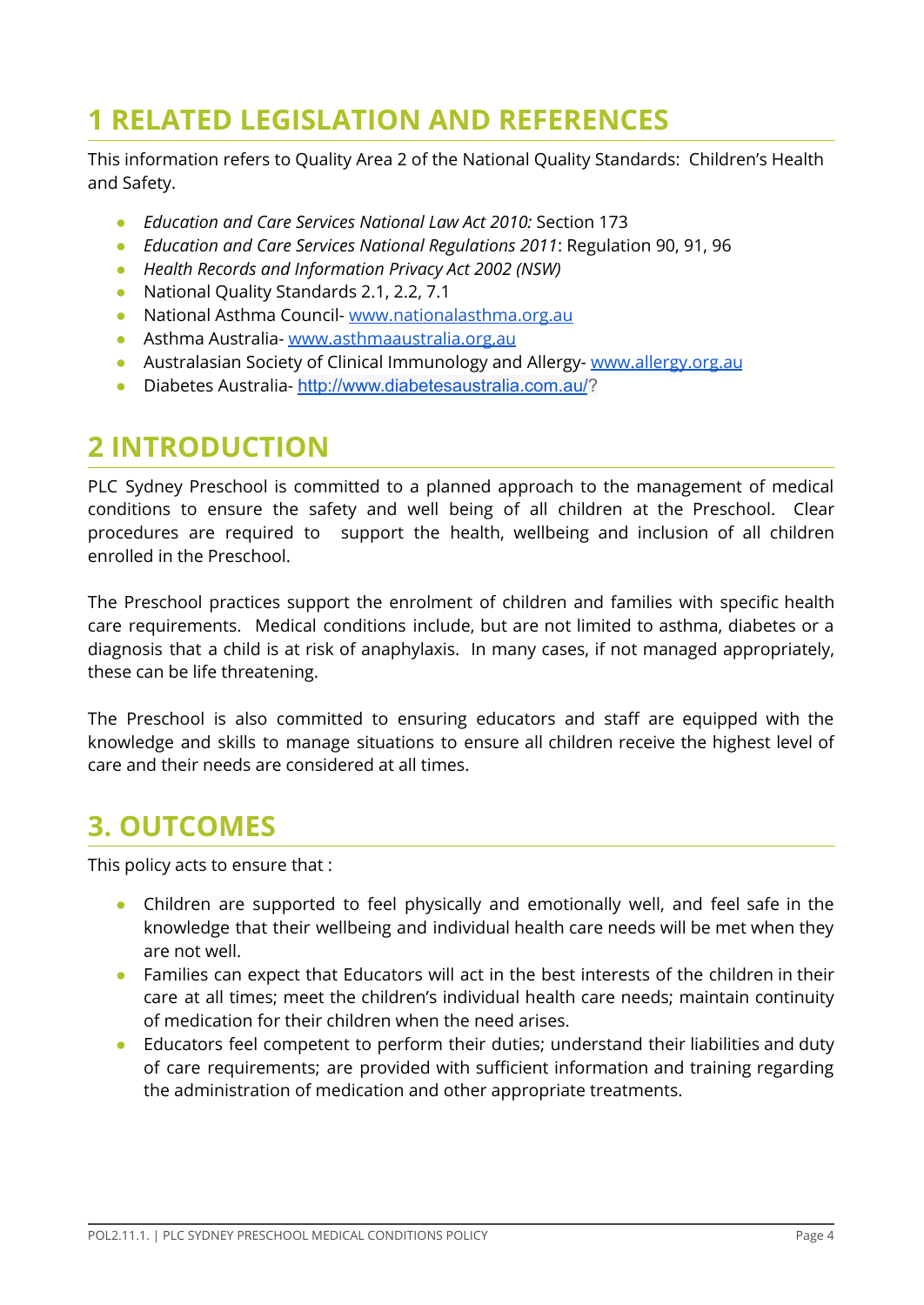PLC Sydney Preschool will minimise the risks around medical conditions of children through:

- Ensuring a communication plan/system is developed to support effective ongoing management of all children's medical conditions.
- Collaboration with families of children with diagnosed medical conditions to develop a Risk Minimisation and Communication Plan for their child.
- Informing all staff, including casual staff, educators and volunteers, of all children diagnosed with a medical condition and the risk minimisation procedures for these.
- Providing all families with current information about identified medical conditions of children enrolled at the Preschool with strategies to support the implementation of the Risk Minimisation and Communication Plan.
- Ensuring all children with diagnosed medical conditions have a current Risk Minimisation and Communication Plan that is accessible to all staff, including volunteers and casual staff.
- Ensuring all staff are adequately trained in the administration of emergency medication.

# <span id="page-4-0"></span>**4. STRATEGIES**

The Approved Provider will ensure the Nominated Supervisor fulfils responsibilities in the management of medical conditions.

- On application for enrolment, families will be required to complete full details about their child's medical needs. We will assess whether Educators are appropriately trained to manage the child's special health needs at the time.
- Where children require medication or have special medical needs for long term conditions or complaints, the child's doctor or allied health professional and parent/guardian must complete a Medical Management Plan. Such a plan will detail the child's special health support needs including administration of medication and other actions required to manage the child's condition. This should be updated annually.
- The Nominated Supervisor will consult with the child's family to develop a Risk Minimisation and Communication Plan. This plan will assess the risks relating to the handling, preparation and consumption of food; notification procedures that inform other families about allergens that pose a risk; procedures for ensuring Educators, students, volunteers can identify the child, their medications, the child's Medical Management Plan and the location of the child's medication.
- Children with specific medical needs must be reassessed in regard to the child's needs and the Preschool's continuing ability to manage the child's special needs, on a regular basis, depending on the specific child's medical condition.
- Ensure that the child does not attend the Preschool without medication prescribed by the child's medical practitioner in relation to the child's specific health care need, allergy or relevant medical condition.
- Ensure that all plans are current and kept up to date and Risk Minimisation and Communication Plans are revised as necessary in consultation with families and the Nominated Supervisor.
- Monitor the implementation of the communication system that ensures all educators, volunteers and students are informed of the Medical Conditions Policy, the Medical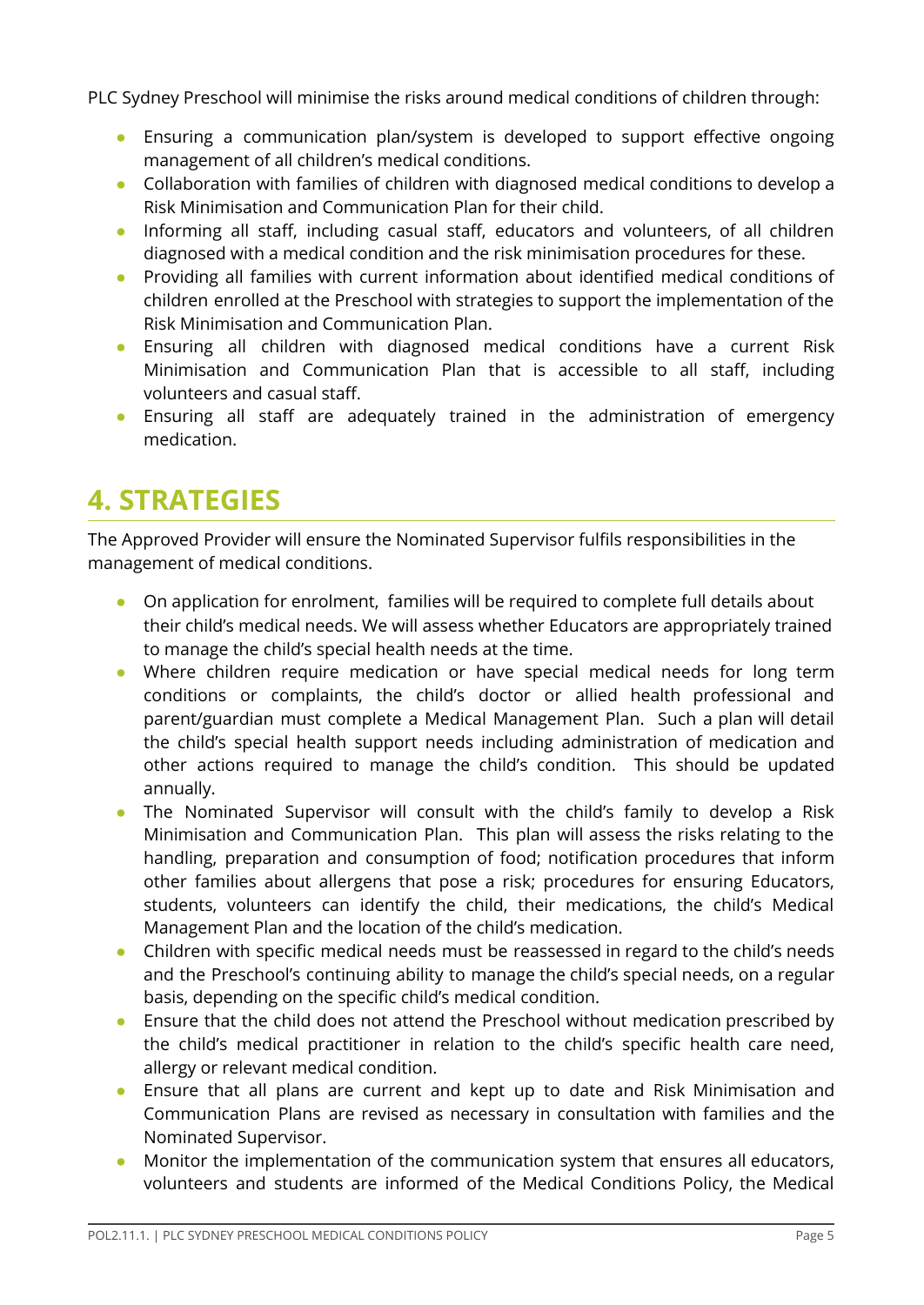Management Plan and Risk Minimisation and Communication Plans for children at the PLC Sydney Preschool.

- Ensure a medication record is completed after administering any medication.
- Ensure that any parent with a child enrolled at the service that has a specific health care need, allergy or other relevant medical condition is provided with a copy of this Medical Conditions Policy.

The Educators will ensure they are aware of enrolled children with medical conditions and be familiar with the medical management and risk minimisation plans of each child diagnosed with a medical condition.

### <span id="page-5-0"></span>**4.1 ADMINISTRATION OF PRESCRIBED MEDICATION**

Prescribed medication, authorised medication and medical procedures can only be administered to a child:

- With written authorisation from the parent/guardian or a person named in the child's enrolment record as authorised to consent to administration of medication *(Regulation* 92).
- With two adults in attendance, one of whom must be an Educator. One adult will be responsible for the administration and the other adult will witness the procedure.
- If the prescribed medication is in its original container bearing the child's name, dose and frequency or administration.

PLC Sydney Preschool will ensure all medical records are confidentially stored for the specific period of time as specified by the *Regulation*.

Please note:

Medication that is **NOT** prescribed by a medical practitioner or allied health professional, such as Paracetamol, Ventolin or cold and flu medicines cannot be administered by a staff member of PLC Sydney Preschool unless under emergency circumstances.

#### <span id="page-5-1"></span>**4.2 MEDICAL MANAGEMENT PLANS**

Medical Management Plans are required if a child enrolled at the PLC Sydney Preschool has a specific health care need, allergy or relevant medical condition. This involves:

- Requiring a parent of the child to provide a Medical Management Plan for the child. The Medical Management Plan must include a current photo of the child and must clearly outline procedures to be followed by staff in the event of an incident relating to the child's specific health care needs.
- Requiring the Medical Management Plan to be followed in the event of an incident relating to the child's specific health care need, allergy or relevant medical condition.

#### <span id="page-5-2"></span>**4.3 RISK MINIMISATION AND COMMUNICATION PLAN**

A Risk Minimisation and Communication Plan is required to be developed in consultation with the parents of a child: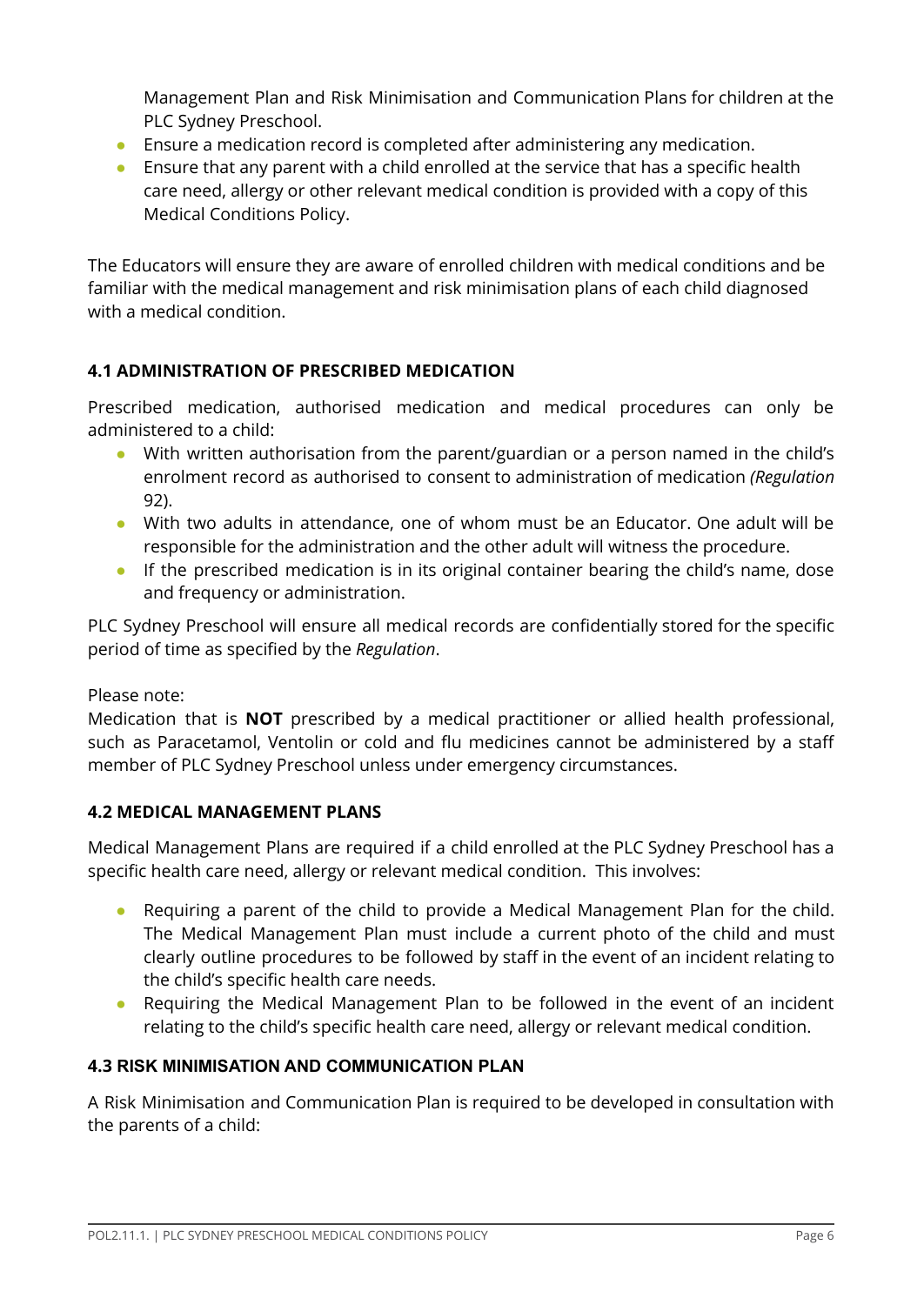- To ensure that the risks relating to the child's specific health care need, allergy or relevant medical condition are assessed and minimised where possible.
- If relevant, to ensure other families enrolled at the Preschool are notified of any known allergens that pose a risk to a child and prohibit any items which may present a hazard to a child with a diagnosed medical condition, and to ensure strategies for minimising the risk are developed and maintained.
- If relevant, to ensure that practices and procedures in relation to the safe handling, preparation, consumption and service of food are developed and implemented.
- If relevant, ensure that practices and procedures are developed to ensure a child does not attend the Preschool without medication prescribed by the medical practitioner in relation to the child's specific health care need, allergy or relevant medical condition.

#### <span id="page-6-0"></span>**4.4 COMMUNICATION STRATEGIES**

The Preschool will maintain the review and development of communication strategies to ensure that:

- Relevant staff members and volunteers are informed about the **Medical Conditions Policy** and the Medical Management Plan and Risk Minimisation and Communication Plan for the child.
- A child's parent can communicate any changes to the Medical Management Plan and Risk Minimisation and Communication Plan for the child, setting out how that communication can occur.

## <span id="page-6-1"></span>**5. ASTHMA**

When a child is enrolled at the PLC Sydney Preschool, or newly diagnosed as having asthma, communication strategies will be developed to inform all relevant Educators, students and volunteers about asthma and to promote responsible asthma management strategies to:

- Raise awareness of asthma amongst those involved with the Preschool.
- Implement strategies to support the health and safety of a child with asthma enrolled at the Preschool.
- Provide an environment in which children with asthma can participate in all activities to the full extent of their capabilities.
- Provide a clear set of guidelines and expectations to be followed with regard to the management of asthma.
- Educators will be informed of:
	- The child, the child's name.
	- Where the child's Medical Management Plan will be located.
	- Where the child's preventer/reliever medication etc will be stored.
	- Which Educator/s will be responsible for administering treatment.
- Asthma reliever medication will be stored out of reach of children, in an easily accessible central location.
- Reliever medications together with a spacer will be included in the Preschool's First Aid Kit in case of an emergency situation where a child does not have their own reliever medication with them.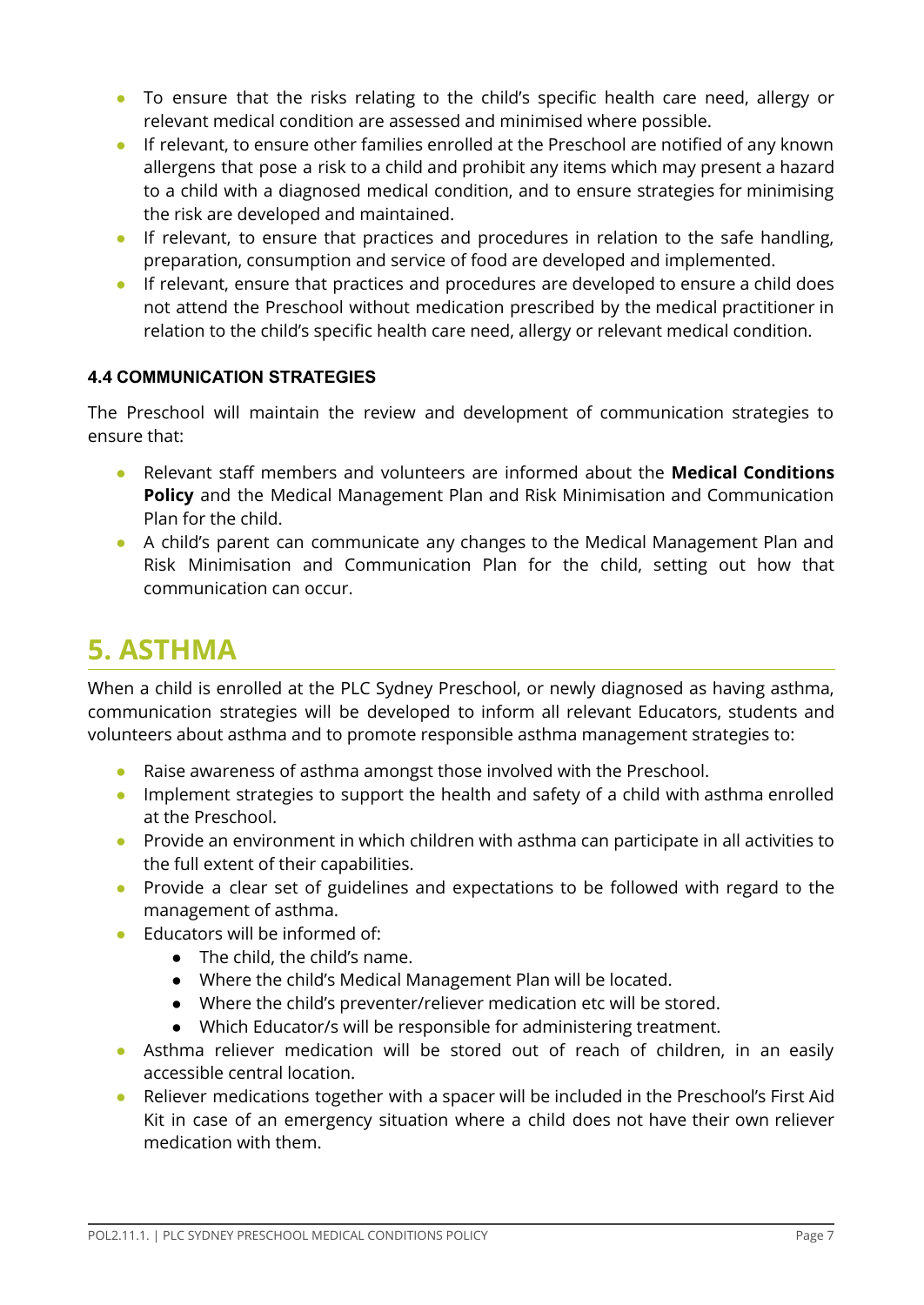- Asthma Australia provides training in Emergency Asthma Management (EAM) which instructs on all aspects of asthma management and administration of asthma reliever medications. Educators responsible for administering asthma reliever medication to children diagnosed with asthma in their care, will attend or have attended an Emergency Asthma Management course. Ensure at least one staff member who has completed accredited asthma training is on duty whenever children are present at the Preschool.
- Asthma Australia produces recommended guidelines on asthma management within the Preschool setting, including an Asthma First Aid Plan and Asthma Record Card.
- Provide those families identified with a copy of this policy and Asthma Action Plan upon enrolment or diagnosis. Asthma Action Plan template can be downloaded from: <https://www.asthmaaustralia.org.au/nsw/about-asthma/resources>

#### <span id="page-7-0"></span>**5.1 ASTHMA EMERGENCIES**

In the case of an asthma emergency, medication may be administered to a child without written parent/guardian authorisation. If medication is administered the parent/guardian of the child or the child's registered medical practitioner will be contacted as soon as possible.

The National Asthma Council (NAC) recommends that should a child not known to have asthma appear to be in severe respiratory distress, the Asthma First Aid Plan should be followed immediately. The following steps are recommended:

- If someone collapses and appears to have difficulty breathing, call an ambulance immediately, whether or not the person is known to have asthma;
	- GIve 4 puffs of a reliever mediation and repeat if no improvement;
	- Keep giving 4 puffs every 4 minutes until the ambulance arrives;
	- No harm is likely to result from giving reliever medication to someone who does not have asthma.

## <span id="page-7-1"></span>**6 ANAPHYLAXIS**

When a child is enrolled at the PLC Sydney Preschool, or newly diagnosed as having asthma, communication strategies will be developed to inform all relevant Educators, students and volunteers about severe allergies and to promote responsible management strategies.

- Educators, students and volunteers will be informed of:
	- The child's name.
	- The child's Risk Minimisation Plan.
	- Where the child's Medical Management Plan will be located.
	- Which educators/staff will be responsible for administering the adrenaline auto-injector.
- In accordance with Regulations, the Preschool will advise families that a child who has been diagnosed as at risk of anaphylaxis is enrolled at the Preschool.
- The importance of all staff/carers responsible for the child/children at risk of anaphylaxis, undertaking training, approved by ACECQA, that includes preventative measures to minimise the risk of an anaphylactic reaction, recognition of the signs and symptoms of anaphylaxis and emergency treatment, including administration of an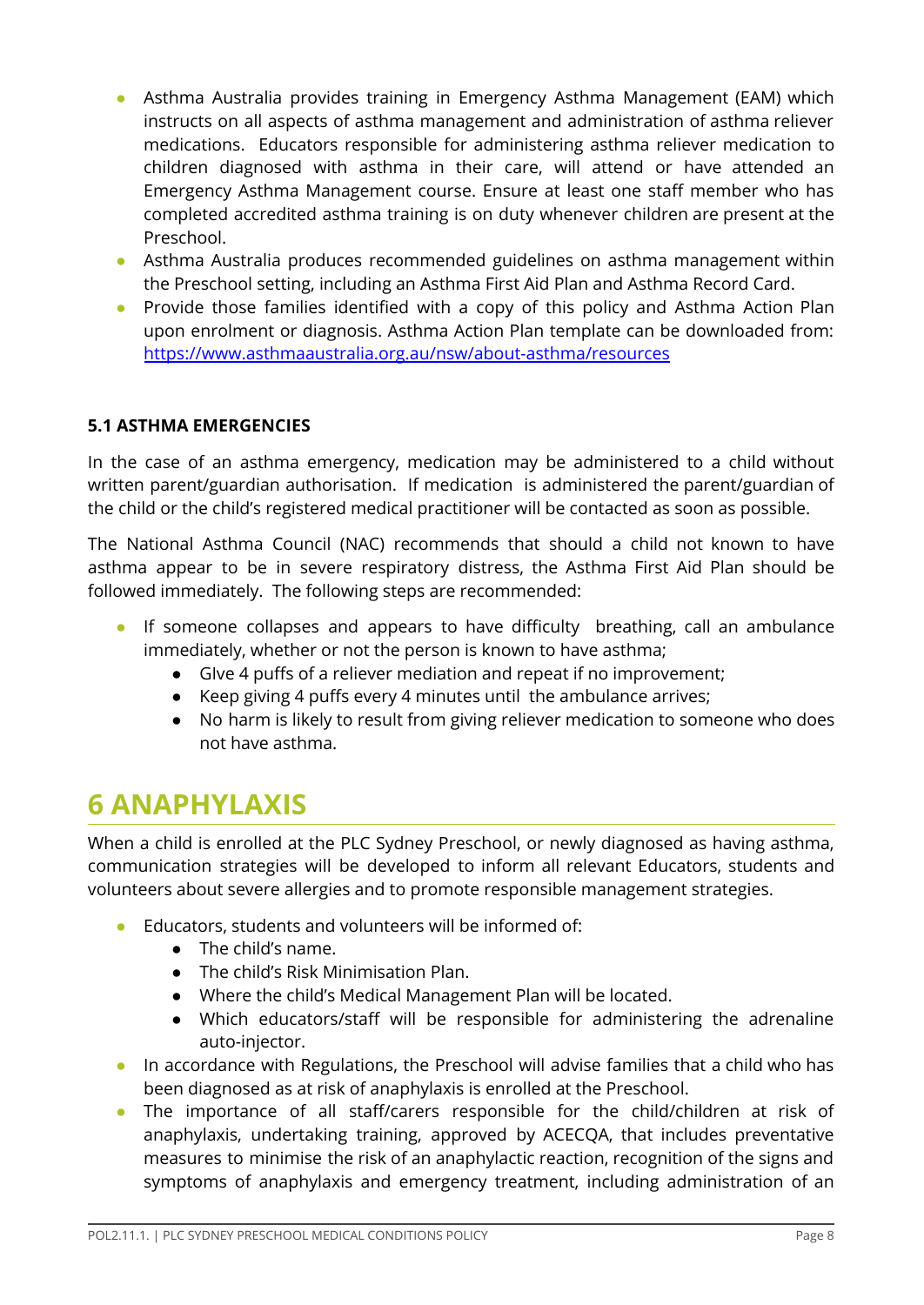adrenaline auto-injection device. Display an Australasian Society of Clinical Immunology and Allergy Inc. (ASCIA) generic poster called Action Plan for Anaphylaxis in a key location at the Preschool, for example, in the children's room, the staff room or near the medication cabinet.

- Staff/educators and parents/guardians need to be made aware that it is not possible to achieve a completely allergen-free environment in any service that is open to the general community. Staff/educators should not have a false sense of security that an allergen has been eliminated from the environment. Instead the Preschool recognises the need to adopt a range of procedures and risk minimisation strategies to reduce the risk of a child having an anaphylactic reaction, including strategies to minimise the presence of the allergen in the Preschool.
- It is required that the child at risk of anaphylaxis will have a Medical Management Action Plan. The Preschool will ensure that an anaphylaxis Medical Management Action Plan, signed by the child's Registered Medical Practitioner, and a complete auto-injection device kit are provided by the parent/guardian for the child prior to enrolment and while at the Preschool.
- Ensure all staff know the child/children at risk of anaphylaxis, their allergies, the individual anaphylaxis Medical Management Action Plan and the location of this and the auto-injection device kit.
- Develop an individual Risk Minimisation Plan for the child in consultation with staff and the families of the child/children and appropriate health professionals.
- Develop and implement the communication plan/strategy and encourage ongoing communication between parents/guardians and staff regarding the current status of the child's allergies, this Policy and its implementation.
- Ensure this Policy is provided to the parent/guardian of each child diagnosed at risk of anaphylaxis at the Preschool.

#### <span id="page-8-0"></span>**6.1 ANAPHYLAXIS EMERGENCIES**

- In the case of an anaphylaxis emergency, medication may be administered to a child without written parent/guardian authorisation. If medication is administered the parent/guardian of the child or the child's registerestered medical practitioner will be contacted as soon as possible.
- Ensure that no child who has been prescribed an adrenaline auto-injection device is permitted to attend the Preschool without the device. The adrenaline auto-injection device will be checked for the expiry date at the same time the routine check on the first aid supplies is completed and the expiry date will be recorded in the Nominated Supervisor's diary.
- For anaphylaxis emergencies, Educators will follow the child's Emergency Action Plan. If a child does not have an adrenaline auto injector and appears to be having a reaction, the Educator will administer adrenaline, if the Preschool has an additional auto-injector for general use. Staff administering the adrenaline will follow the instructions stored with the device. An ambulance will always be called. The used auto-injector will be given to the ambulance officers on arrival. Another child's adrenaline auto-injector will NOT be used.
- In the situation where a child who has not been diagnosed as allergic, but who appears to be having an anaphylactic reaction: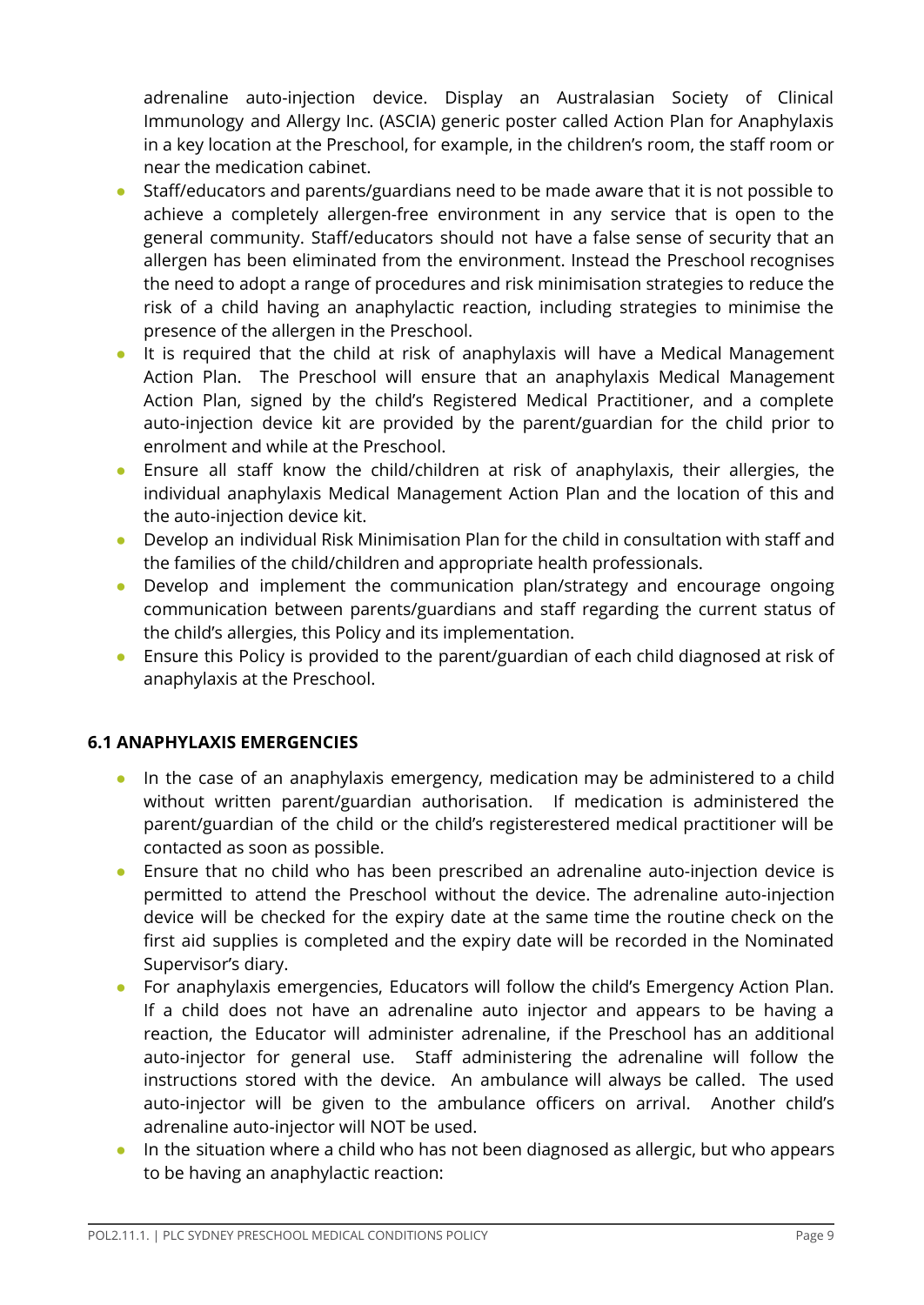- 1) Call an ambulance immediately by dialling 000.
- 2) Commence first aid measures.
- 3) Contact the parent/guardian.
- 4) Contact the person to be notified in the event of illness if the parent/guardian cannot be contacted.

## <span id="page-9-0"></span>**7 DIABETES**

Whenever a child with diabetes is enrolled at the Preschool, or is newly diagnosed as having diabetes, a communication plan will be developed to inform all relevant educators, including students and volunteers about diabetes. The Preschool will provide the families identified with a copy of this Policy and request that a Diabetes Action Plan be provided upon enrolment or diagnosis. A Diabetes Action Plan template can be downloaded from: <http://as1diabetes.com.au/schools/teachers-and-schools-2/>

- Ensure that a Diabetes Action Plan is received for each child with a diagnosis of diabetes that contains information of the child's diabetic management and outline what do in relation to any diabetic emergency the child might face.
- Ensure the development of a communication plan/strategy and encourage ongoing communication between parents/guardians and staff regarding the current status of the child's specific health care need, allergy or other relevant medical condition

The Preschool recognises the need to facilitate effective care and health management of children who have diabetes and the prevention and management of acute episodes of illness and medical emergencies. and to promote responsible management strategies to:

- Educators, including students and volunteers will be informed of:
	- The child's name.
	- The child's Risk Minimisation Plan.
	- Where the child's Emergency Action Plan will be located.
	- Where the child's insulin/snack box etc, will be stored.
	- Which educators/staff will be responsible for administering treatment.
- Ensure all staff complete Senior First Aid Training.
- Raise awareness of diabetes management amongst those involved with the Preschool.
- Provide the necessary strategies to ensure the health and safety of all children with diabetes enrolled at the Preschool.
- Provide an environment in which children with diabetes can participate in all activities to the full extent of their capabilities.
- Provide a clear set of guidelines and expectations to be followed with regard to the management of diabetes.
- The Educators will be aware of the signs and symptoms of low blood sugar including the child presenting pale, hungry, sweating, weak, confused and/or aggressive. Signs and symptoms of high blood sugar include thirst, need to urinate, hot dry skin, smell of acetone on their breath.
- Management of diabetes in children at the Preschool will be supported by the child having in place an Emergency Action Plan which includes: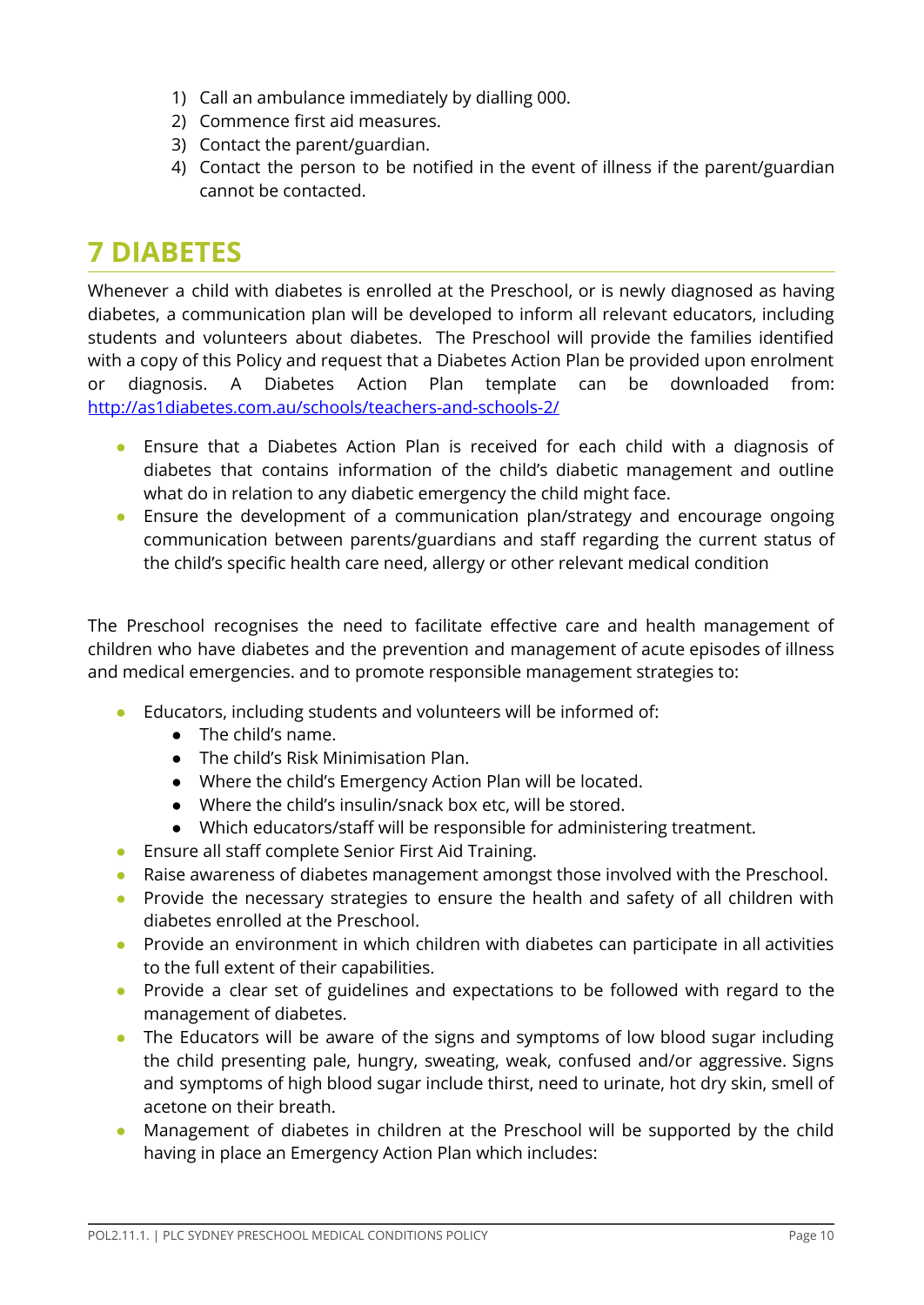- Administration of Insulin, if needed information on how to give insulin to the child, how much insulin to give, and how to store the insulin. Insulin may be delivered as a shot, an insulin pen, or via an insulin pump.
- Oral medicine children may be prescribed with oral medication.
- Meals and snacks including permission to eat anytime the child requires it.
- Blood sugar testing information on how often and when a child's blood sugar may need to be tested by Educators.
- Symptoms of low or high blood sugar one child's symptoms of low or high blood sugar may be different from others. The Action Plan should detail the child's symptoms of low or high blood sugar and how to treat it. For high blood sugar, low blood sugar, and/or hypoglycemia, Educators will follow the child's Emergency Action Plan.

## <span id="page-10-0"></span>**8 ROLES AND RESPONSIBILITIES**

| <b>ROLE</b>          | <b>AUTHORITY/RESPONSIBILITY FOR</b>                                                                                                                                                                                                                                                                                                                                                                                                                                                                                                                                                                                                                                                                                                                                                                                                                                                                                                                                                                                                                                                                                                                                                                                                                                                             |  |
|----------------------|-------------------------------------------------------------------------------------------------------------------------------------------------------------------------------------------------------------------------------------------------------------------------------------------------------------------------------------------------------------------------------------------------------------------------------------------------------------------------------------------------------------------------------------------------------------------------------------------------------------------------------------------------------------------------------------------------------------------------------------------------------------------------------------------------------------------------------------------------------------------------------------------------------------------------------------------------------------------------------------------------------------------------------------------------------------------------------------------------------------------------------------------------------------------------------------------------------------------------------------------------------------------------------------------------|--|
| Approved Provider    | Ensuring the development of a Communication Plan and<br>encouraging ongoing communication between<br>parents/guardians and staff regarding the current status of<br>the child's specific health care need, allergy or other relevant<br>medical condition, this policy and its implementation.<br>Ensuring relevant staff receive regular training in managing<br>$\bullet$<br>specific health care needs, such as asthma management,<br>anaphylaxis management and any other specific procedures<br>that are required to be carried out as part of the care and<br>education of a child with specific health needs.<br>Ensuring at least one Educator/staff member who has current<br>accredited training in emergency management requirements<br>for specific medical conditions is in attendance and<br>immediately available at all times that the children are being<br>educated and cared for by the Preschool.<br>Ensuring that a Risk Minimisation Plan is developed for each<br>child with specific medical conditions on enrolment, or upon<br>diagnosis, and that the plan is reviewed at least annually.<br>Ensuring that parents/guardians who are enrolling a child with<br>specific health care needs are provided with a copy of this and<br>other relevant Preschool policies. |  |
| Nominated Supervisor | Implementing this policy at the Preschool and ensuring that all<br>$\bullet$<br>staff adhere to the policy.<br>Informing the Approved Provider of any issues that impact on<br>the implementation of the policy.<br>Identifying specific training needs of staff who work with<br>children diagnosed with a medical condition, and ensuring<br>that staff access appropriate training.<br>Ensuring food preparation, food service and relief staff are<br>informed of children and staff who have specific medical                                                                                                                                                                                                                                                                                                                                                                                                                                                                                                                                                                                                                                                                                                                                                                              |  |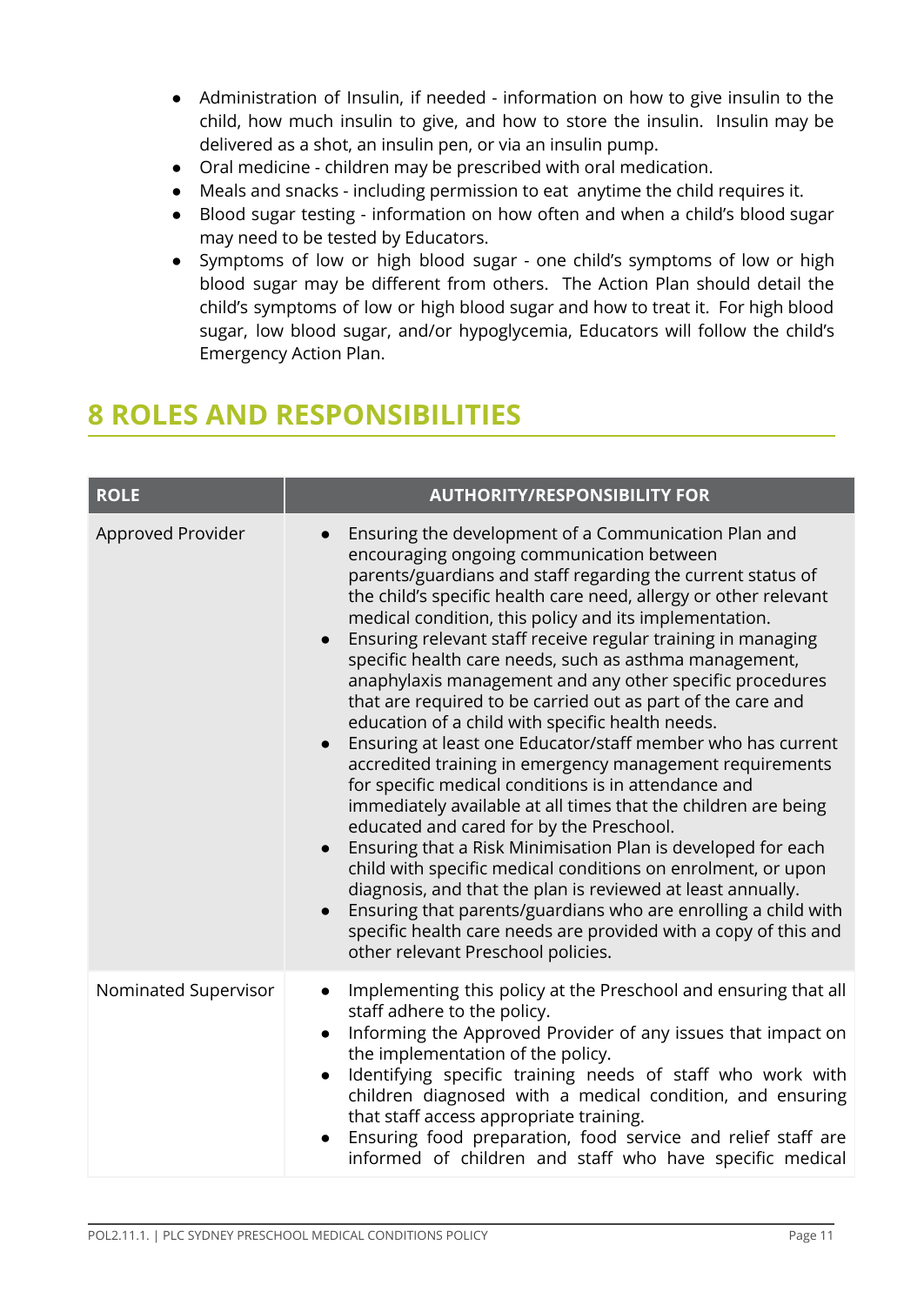|                 | conditions or food allergies, the type of condition or allergies<br>they have, and the Preschool procedures for dealing with<br>emergencies involving allergies and anaphylaxis.<br>Ensuring a copy of the child's Medical Management Plan is<br>visible and known to staff in the Preschool.<br>Ensuring staff follow each child's Risk Minimisation and<br>Communication Plan and Medical Management Plan.<br>Ensuring opportunities for a child to participate in any activity,<br>exercise or excursion that is appropriate and in accordance<br>with their Risk Minimisation and Communication Plan.<br>Providing information to the community about resources and<br>support for managing specific medical conditions while<br>respecting the privacy of families enrolled at the Preschool.<br>Maintaining ongoing communication between staff and<br>parents/guardians in accordance with the strategies identified<br>in the <b>Communication Plan</b> to ensure current information is<br>shared about specific medical conditions within the Preschool. |
|-----------------|--------------------------------------------------------------------------------------------------------------------------------------------------------------------------------------------------------------------------------------------------------------------------------------------------------------------------------------------------------------------------------------------------------------------------------------------------------------------------------------------------------------------------------------------------------------------------------------------------------------------------------------------------------------------------------------------------------------------------------------------------------------------------------------------------------------------------------------------------------------------------------------------------------------------------------------------------------------------------------------------------------------------------------------------------------------------|
| Educators       | Communicating any relevant information provided<br>by<br>$\bullet$<br>parents/guardians regarding their child's medical condition to<br>the Nominated Supervisor to ensure all information held at<br>the Preschool is current.<br>Being aware of individual requirements of children with<br>specific medical conditions and following their<br><b>Risk</b><br>Minimisation Plan and Medical Management Plan.<br>Monitoring signs and symptoms of specific medical conditions<br>communicating any concerns to the Nominated<br>and<br>Supervisor.<br>Ensure that parents/guardians are contacted when concerns<br>arise regarding a child's health and wellbeing.                                                                                                                                                                                                                                                                                                                                                                                                |
| <b>Families</b> | Informing the Preschool of their child's medical conditions, if<br>any, and informing the Preschool of any specific requirements<br>that their child may have in relation to their medical condition.<br>Developing a Risk Minimisation Plan with the Nominated<br>Supervisor and/or other relevant staff members at the<br>Preschool.<br>Providing a Medical Management Plan signed by a medical<br>practitioner, either on enrolement or immediately upon<br>diagnosis of an ongoing medical condition.<br>This Medical<br>Management Plan must include a current photo of the child<br>and must clearly outline procedures to be followed by staff in<br>the event of an incident relating to the children's specific<br>health care needs.<br>Be available to arrange collection of their child when the child<br>is deemed unwell by the Preschool.                                                                                                                                                                                                           |